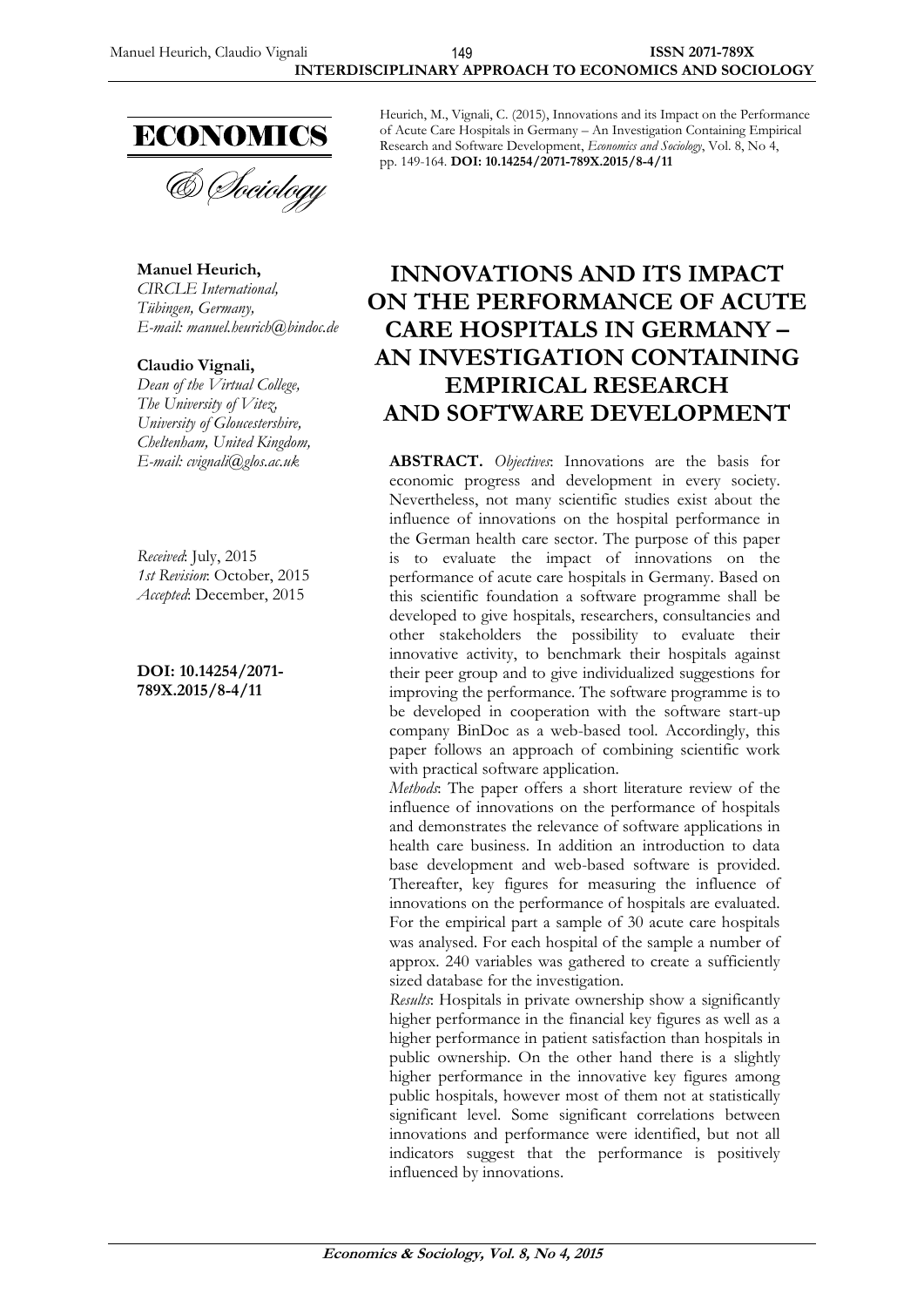*Conclusion*: The results of the investigation can be interpreted as follows: Due to some significant correlations between innovations and financial and quality performance it is not possible to provide a clear statement about the impact of innovations on the performance of acute care hospitals so far. Because of this further research is needed to validate the findings and expand the investigation. Follow-up research should also investigate whether there are enough incentives for hospitals to be innovative or whether regulation has to be changed.

*IEL Classification:* M21, I11, *Keywords.* L86, C88 **Keywords**: Hospitals, Innovations, Performance, Software development, Germany.

#### **Introduction**

Innovations are the basis for economic progress and development in every society. Nevertheless, not many scientific studies exist about the influence of innovations on the hospital performance in the German health care sector. Several studies put hospital efficiency in the focus without investigating correlations and causation to the innovative activity. This paper takes a relational and causal research approach (Trochim, 2006) with the research question weather innovations has an impact on the performance of acute care hospitals in Germany. Therefore a post-positivist approach of research philosophy is adopted. The postpositivism thinking is characterized by a critical realism. However, in contrast to the naive realism of the positivism approach, the post-positivists accept that not everything "real" is readily perceivable for humans (Skinner, Tagg, Holloway, 2004, p. 389). For this kind of research the post-positivism is a coherence approach to consider both statistical hard facts with quantitative research methods and soft facts.

Furthermore, a software application has been developed to offer practitioners the possibility of analysing their own hospital, comparing it to their peer group and to support them in finding appropriate strategies for improving the performance of their hospitals. The objective is to combine scientific research with practical software development in order to generate a platform, which can be used by scientists as well as practitioners.

#### **1. Literature Review**

Only a few studies and scientific works exist in the field of innovations in hospitals and the influence thereof on the performance of hospitals in Germany. There are several studies that deal with the performance of hospitals (Röhmel, 2009, p. 94). Many of them use frontier analysis such as data envelopment analysis (DEA) or stochastic frontier analysis (SFA) as the main tool for assessing efficiency (Nunamaker, 1983; Hollingsworth, 2003, p. 204).

The importance of innovations for companies and for social development was impressively characterized by Joseph A. Schumpeter an Austrian economist. Schumpeter defines innovation simply as the existence of a new production function which leads to the creation of new products as well as the development of new markets (Schumpeter, 1939, p. 95). He characterizes the appearance of innovations as a process of creative destruction (Schumpeter, 1942, p. 143). Taking up the theory of Schumpeter Fueglistaller *et al*. define the creative destruction "…as a simultaneous process of appearing and disappearing of technology, products and companies on the market as a result of innovation" (Fueglistaller *et al.*, 2008, p. 1). In business administration innovation is characterized as targeted planning and organization to control the process of researching and developing new products. According to Schneck the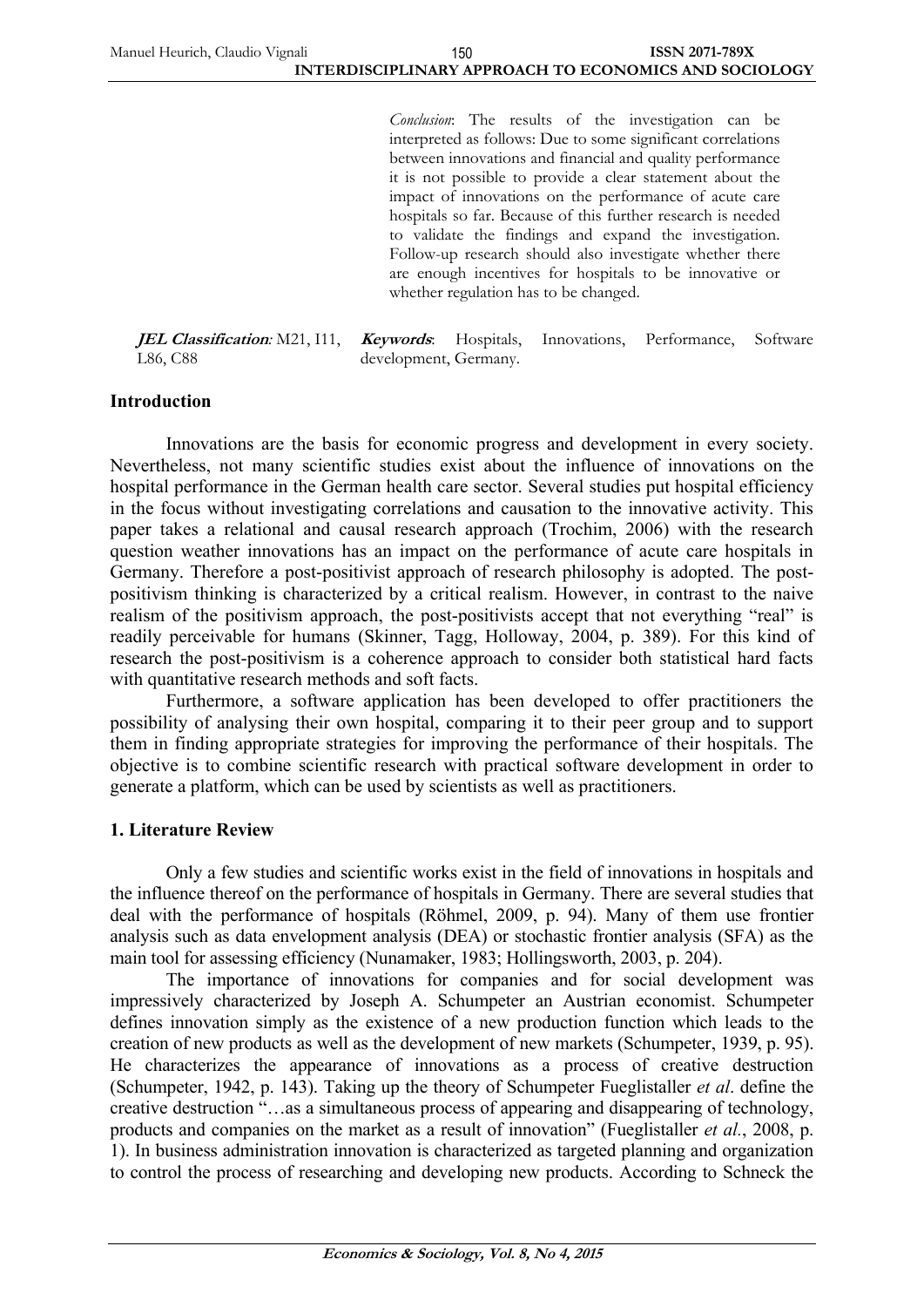power of innovation is defined as the ratio between the revenue generated from new products, equipment or services and the overall revenue (Schneck, 2005, p. 504).

Von Bandemer *et al.* argue that innovations in the German health care market is needed for increased productivity, new products and services, to develop the field of prevention, for internationalization strategy and, last but not least, to create attractive jobs (von Bandemer *et al.*, 2014, p. 276 f). Research conducted by Basu *et al.* in 2012 (*Figure 1*) shows that the German health care market is very slow at adapting innovation in comparison to the United States and other European countries (Basu, 2012, p. 486).



Figure 1. Comparison of Time to Market in Premarket Approval and Reimbursement Processes

*Source*: Basu, S., Hassenplug, J., 2012, p. 486.

Aside from the time required for the development and approval of innovations in the health care market in Germany the main challenge consists of getting the innovations financed. Due to German regulations a hospital, for example, is not allowed to introduce new methods without formal permission from the health insurances or the Institute for Hospital Reimbursement (InEK). In view thereof we first have to classify the means of innovations in order to be able to identify the different possibilities and processes of implementing innovations in the acute care hospital market. *Figure 2* categorizes the different kind of innovations (*Figure 2*). The two general modes by which innovations can be implemented in German hospitals and possibilities of improving performance through the innovations are illustrated. According to von Bandemer *et al.* new examination and treatment methods (NUB) as well as new operation and procedure codes (OPS), shown on the left-hand side of *Figure 2*, can lead to new products and services and thereby increase revenue.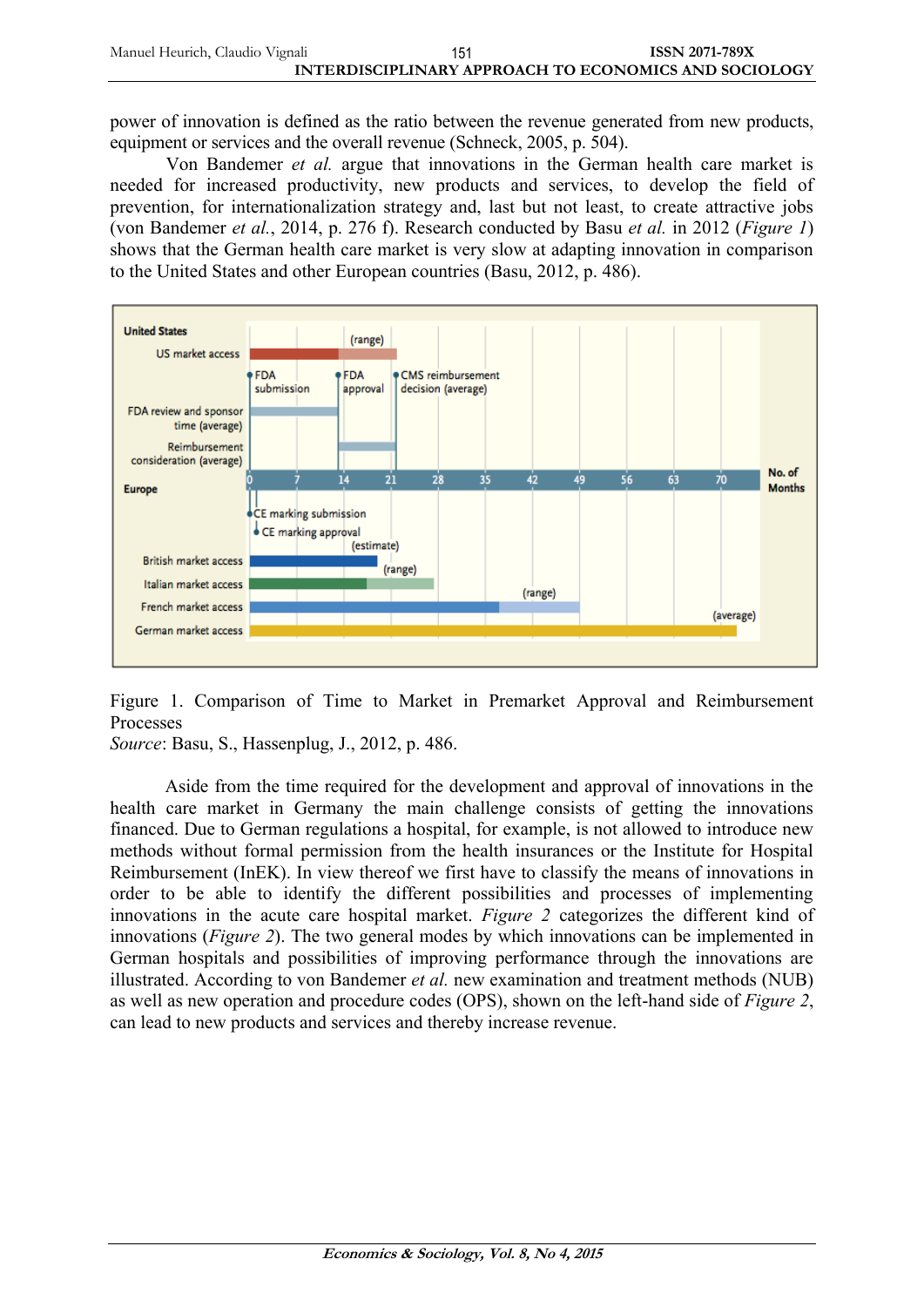

Figure 2. Different means of improvement by innovations in hospitals *Source*: Own illustration according to von Bademer *et al.*, 2014, p. 279.

The problem with NUB and OPS often is the long time required for their implementation due to formal requirements and negotiations with the health insurances and the InEK. Cost reductions by process improvements on the other hand are much easier and especially faster to realise for a hospital. Whether attained through innovative service methods or through new equipment, cost reduction, just like revenue increase, leads to better financial and occasionally to better quality performance.

However innovation is responsible for the progress of companies as well as social prosperity as a whole, there is one basic requirement whose presence can be put in question: A functioning competitive market or at least a regulated market with simulated market mechanisms. This is the only way how innovations can be activated (Eiff, 2000, p. 8).

# **2. Methodology**

There are different kinds of research purposes with different research designs and various frameworks for analysing and collecting data (Bryman, Bell, 2007, p. 39). This paper uses description and exploration as typologies of research purposes in order to do both examining the past and generating new ideas (Newman, Ridenour, Newman, DeMarco, 2003, p. 175).

For measuring the performance and evaluating the impact of innovations on the performance of hospitals several types of research designs can be used (Bryman, Bell, 2011, p. 40). Since the objective of this study is to identify the performance, innovative activity and its correlation, a cross-sectional research design is outlined.

# *2.1. Population, data set and sampling*

All in all in 2012, which is the year of investigation, there were 2.017 hospitals in Germany. These hospitals can be divided into for-profit hospitals (in private ownership), nonprofit hospitals and hospitals in public ownership such as cities and counties. This study restricts its investigation to for-profit and public hospitals, because the access to data of non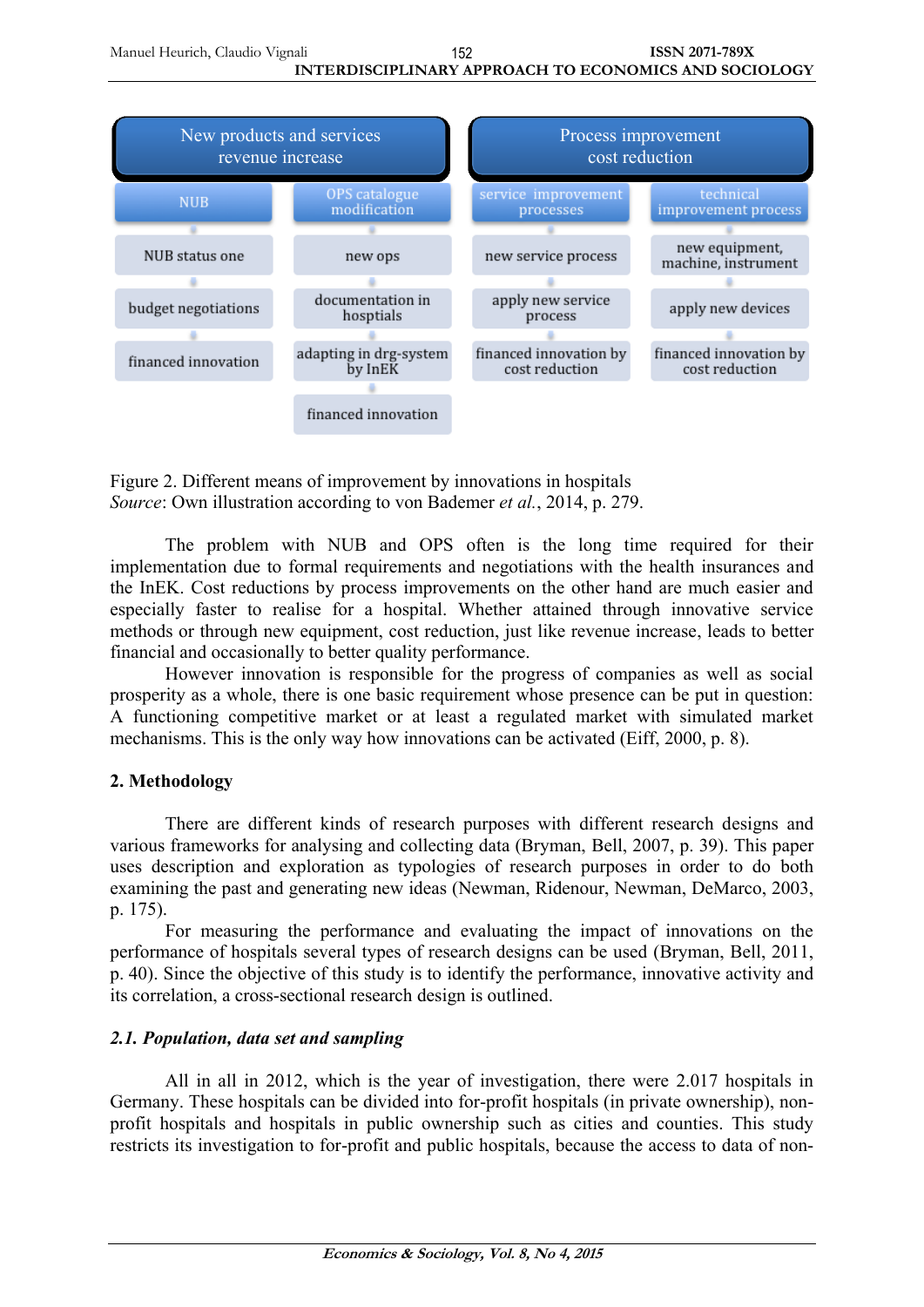profit hospitals, especially financial data, is very limited. Therefore the population investigated in this study is reduced to 1.298 hospitals as shown in *Figure 3*.



Figure 3. Defined Population *Source*: Own illustration.

The investigation is based on two data sets; one built by the investigator on his own and the other being the official data set of the federal statistical office. The data set of the federal statistical office covers the entire population. Therefore, sampling is not necessary for this data set. For the generation of the data set built by the investigator it was necessary to draw a sample in order to be able to manage the amount of data. Deming makes the limited availability of resources responsible for the need to carry out sampling by saying that "…we lack the resources to study more than a fragment of the phenomena that might advance our knowledge" (Deming, 1990, p. 23). In research sampling is the process of selecting parts from a population in order to generalize the results back to this population (Trochim, 2006). For the present study a simple random sample of 30 hospitals was taken from the accessible population of 1.298 hospitals as defined above. Simple random samples are on the one hand not too difficult to draw and on the other hand allow external validity to be generated.

After drawing the sample of hospitals the data has to be collected, which often is the most difficult part of a study (Witt, 2001, p. 1). For the present study the data collection was based on publicly accessible data, such as the legal quality reports of hospitals 2012, annual reports of the hospitals and the hospital report 2012 published by the health insurance AOK. All in all, data for 240 different variables for the 30 hospitals was collected so that in sum 7.200 variables were collected and analysed by the investigator.

Key figures were calculated from the data set as illustrated in *Table 1*.

| <b>Innovation Indicator</b>       | Analysis method        | Significant test |
|-----------------------------------|------------------------|------------------|
| invest rate of the hospital       | location parameters    | ves              |
| special innovative equipment      | location parameters    | ves              |
| new methods                       | Frequency distribution | ves              |
| specialization (gini-coefficient) | location parameters    | yes              |

Table 1. Key innovation indicators

*Source*: Own illustration.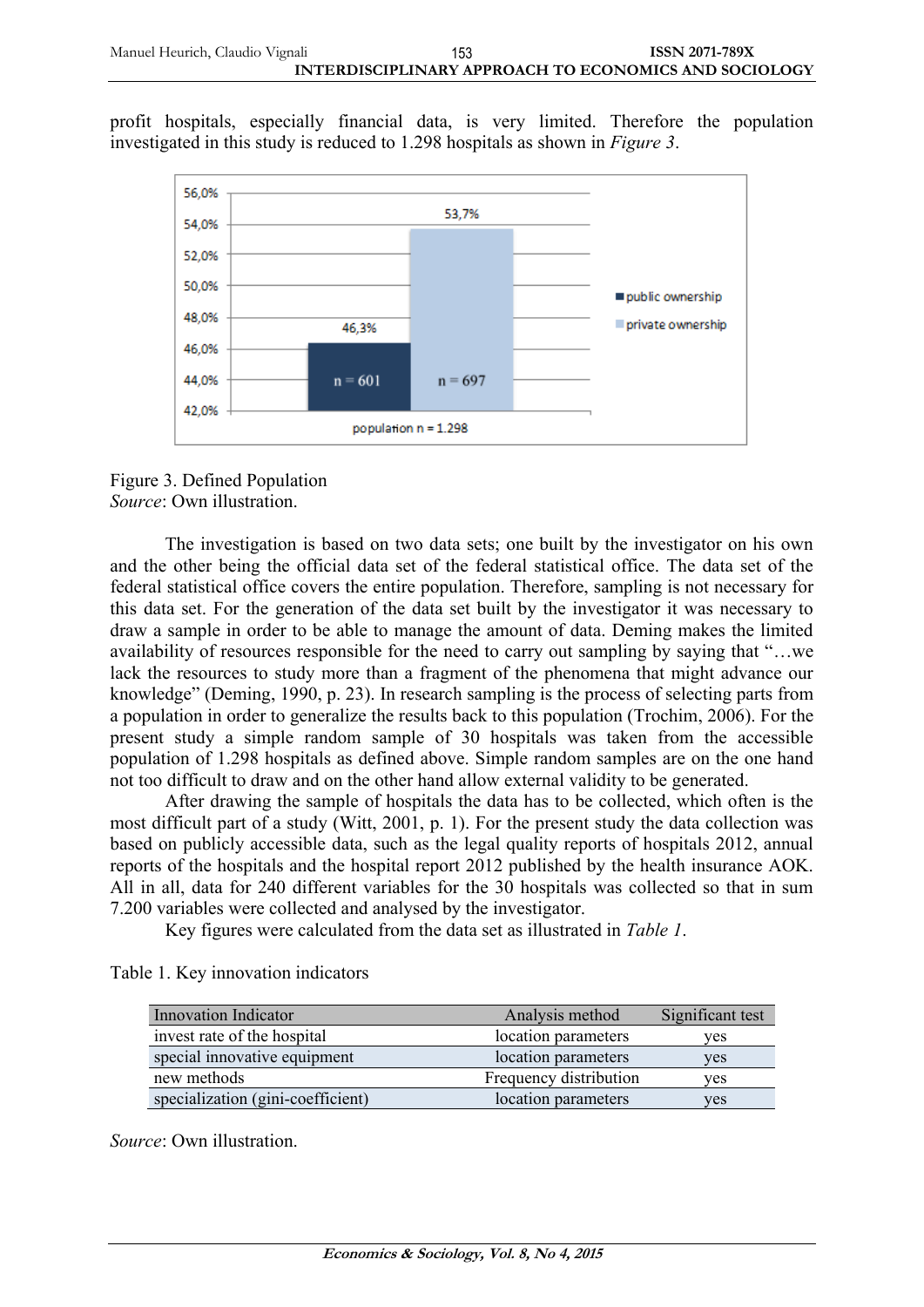| Performance Indicator | Analysis method     | Significant test |
|-----------------------|---------------------|------------------|
| <b>EBIT</b>           | location parameters | yes              |
| <b>EBITDA</b>         | location parameters | yes              |
| net profit            | location parameters | yes              |
| revenue               | location parameters | ves              |
| casemix               | location parameters | ves              |
| full patient cases    | location parameters | ves              |
| patient satisfaction  | location parameters | ves              |

Table 2. Performance key figures

*Source*: Own illustration.

### *2.2. Analytics*

According to Trochim data analytics usually contains three major steps (Trochim, 2006): First of all the collected data has to be prepared. Data preparation includes the cleaning and organizing of the data, such as entering the data into the database, conducting plausibility checks, as well as transforming and transposing the data until they are in an adequate format for statistical evaluation. In this research the data were prepared and analysed with the software packages Microsoft Excel XLSTAT and STATA.

The second step of data analytics is descriptive statistics. For the defined key figures (*Tables 1* and *2*) the distribution, the central tendency and the dispersion were evaluated. Distribution is drawn with frequency distribution tables. Mode, arithmetic mean, median and quantiles were evaluated for the central tendency. Boxplot charts and simple tables were used to make the central tendency visible. Range and standard deviation were calculated in the field of dispersion.

In addition to investigating the differences among the dataset, the existence of correlations between two or more variables was also evaluated. Therefore correlation analysis after Pearson and Spearman was used.

After determining the location parameters, the differences and the correlations among the data using descriptive statistics, inferential statistics was used for inferring from the sample to the population by testing the significance. Depending on the property and condition of the data different tests were used to assess the significance of the results. A significance level of  $\alpha = 0.05$  was used for the significance tests. A further differentiation of the significance levels for this study was defined as followed:

Table 3. Levels of significance

| 0 01 $< p \le 0$ 05   | low significant    |
|-----------------------|--------------------|
| $0.001 < p \leq 0.01$ | significant        |
| $p \leq 0,001$        | highly significant |

*Source*: Own illustration.

The sample contained 30 hospitals, 17 hospitals being in private and 13 hospitals being in public ownership. The random sample corresponds to the population in terms of composition of private and public owned hospitals.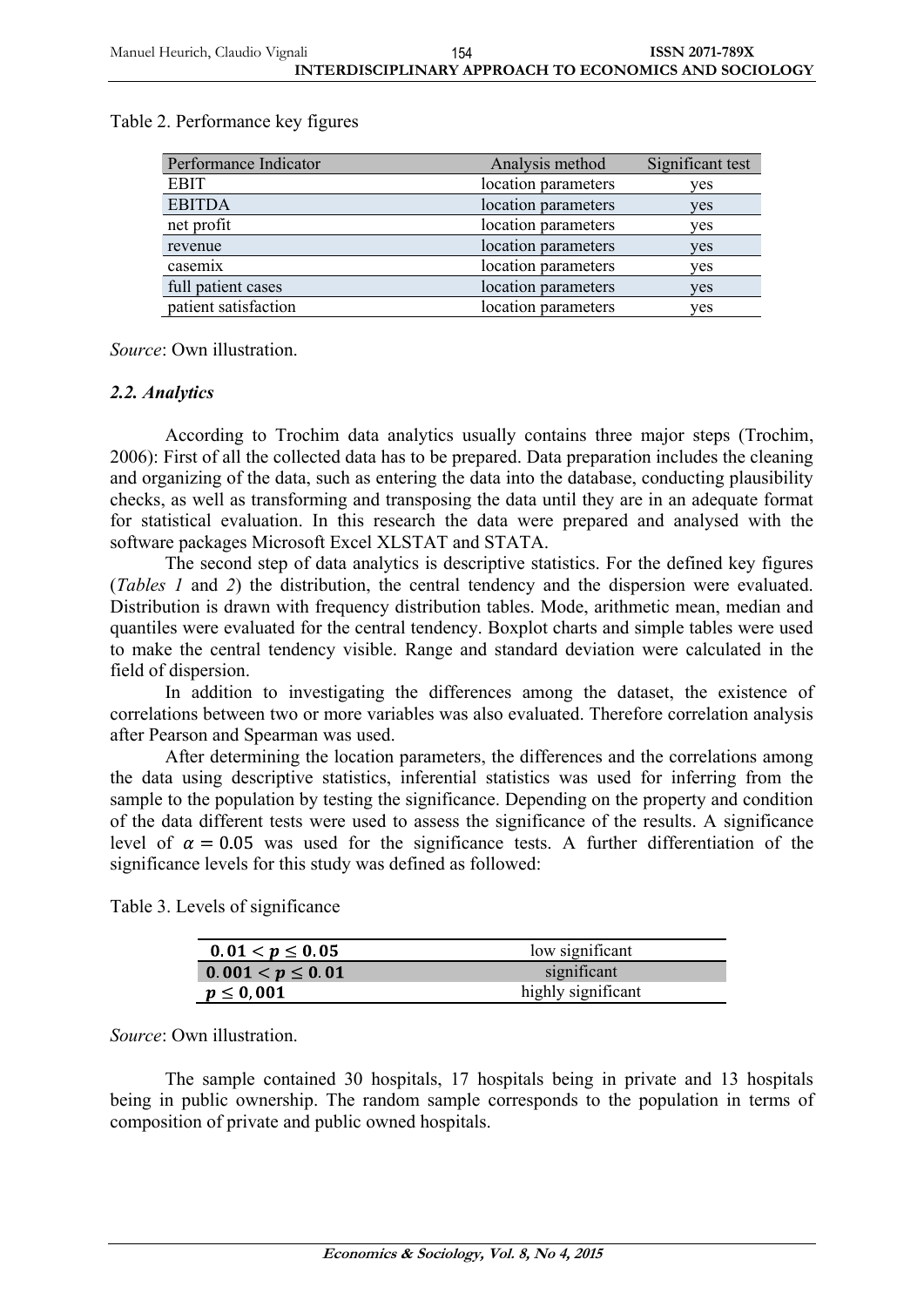

Figure 4. Sample and population *Source*: Own illustration.

The boxplots in *Figure 5* show that hospitals in private ownership have a smaller median and mean number of beds than public owned hospitals. Nevertheless, the standard deviation is very high, thus showing that both, public and private hospital owners, have large and small clinics in their portfolio.



Figure 5. Boxplots of the distribution of beds *Source*: Own illustration.

# **3. Results and interpretation**

In order to evaluate the comparability of the samples a Mann-Whitney U test was conducted for the variables beds, case-mix-index and fully inpatient cases. The case-mix is the product of all fully inpatient cases of one year of a hospital and the valuation ratio for the cases according to the DRG-System. The case-mix-index describes the average economic effort that is required for the treatment of all cases in a hospital and can be calculated dividing the case-mix by fully inpatient cases. The significance level was set at  $\alpha = 0.05$ .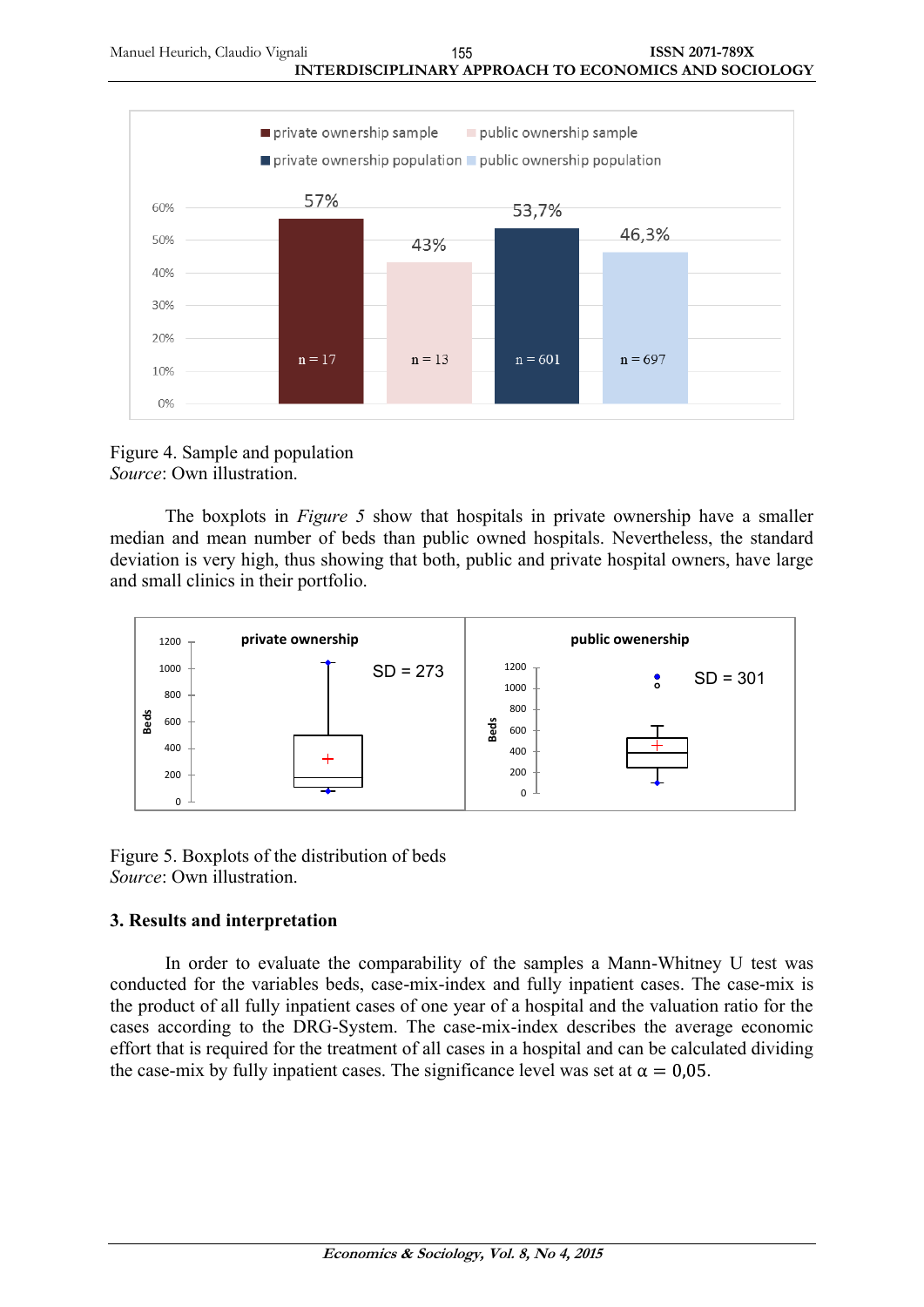|                       |                  | Public | Private | p-value | significant |
|-----------------------|------------------|--------|---------|---------|-------------|
| <b>Beds</b>           | Mean             | 457    | 324     | 0,131   |             |
|                       | <b>SD</b><br>313 | 282    |         | no      |             |
| Fully inpatient cases | Mean             | 19.283 | 12.677  | 0,065   | no          |
|                       | <b>SD</b>        | 13.378 | 12.815  |         |             |
|                       | Mean             | 0.97   | 1,20    | 0,067   |             |
| Case-Mix-Index        | <b>SD</b>        | 0.11   | 0.38    |         | no          |

# Table 4. Comparability of private and public owned hospitals

*Source*: Own illustration.

As can be gathered from *Table 4* there are no significant differences in the variables beds, fully inpatient cases and case-mix-index between private and public owned hospitals. Therefore, there is no reason to not compare the private and public hospitals of these sample.

# *3.1. Analysis of differences*

As was already mentioned, the first step of the analysis is the evaluation of differences in the variables that express the innovative activity as well as in the variables that represent the financial and quality performance of the hospitals.

We will first analyse the location parameters of the variables shown in *Tables 1* and *2* and then use the Mann-Whitney U test to figure out whether the differences in the variables between public and private owned hospitals are significant. The complete results of the analysis of the location parameters can be found in *Appendix 1*.

Summarising some of the major points it can be stated that the innovation activity in the selected key figures is slightly higher among public hospitals, but for many of the parameters not at statistically significant levels.

The Gini coefficient of specialisation describes the level of specialisation in relation to the provided diagnosis related group services. The German reimbursement system is based on diagnosis related groups (DRGs). DRGs represent an economically-medical patient classification system in which the hospital cases based on their diagnoses and treatments are classified into categories which are valued according to the economic effort required for the treatment (Augurzky, 2013, p. 203). The more cases a hospital can distribute on few DRGs in relation to all cases, the higher is the level of Gini coefficient. The boxplots in *Figure 6* show the difference in the level of specialisation (Gini-coefficient) for public and private owned hospitals. It can be seen that private hospitals have a significantly higher level of specialisation than public hospitals, which is an indicator for higher innovative activity. The other key figures for innovation are listed in *Table 5*. Public owned hospitals show more special equipment in mean and median as well as higher investment rates. However, both not at statistically significant levels.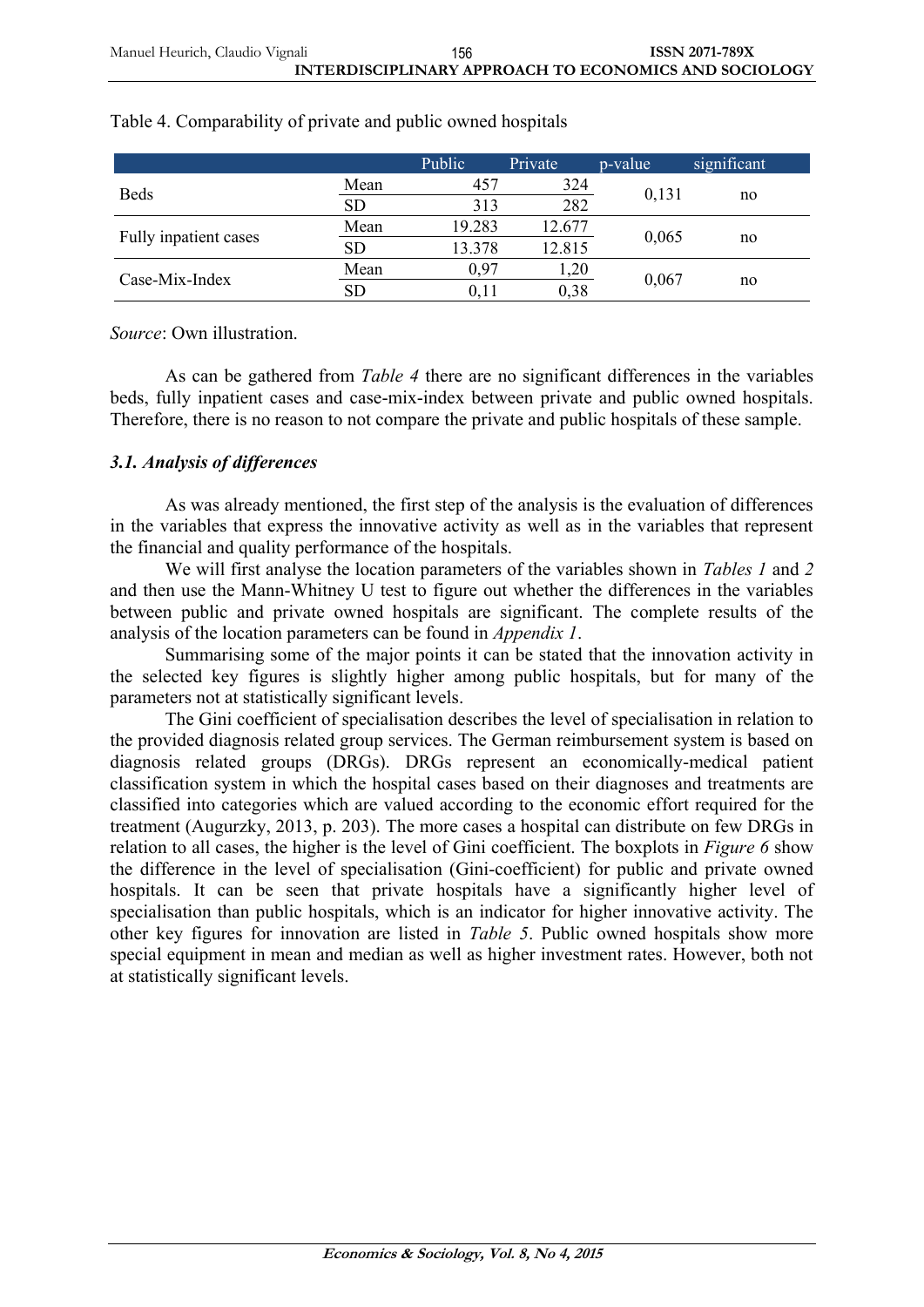

Figure 6. Boxplots of Gini coefficient of specialisation *Source*: Own illustration.

On the other hand, public hospitals provide highly significantly more new methods than private hospitals. According to these key figures (even though not all of them are significant) it can be stated that hospitals in public ownership are slightly more innovative than hospitals in private ownership; however only in one variable (number of new methods) significantly.

Table 5. Key innovation figures

|                                                           | Gini coefficient |        |         | special equipment |         | invest rate of the<br>hospital |                          | number of new<br>methods |  |
|-----------------------------------------------------------|------------------|--------|---------|-------------------|---------|--------------------------------|--------------------------|--------------------------|--|
|                                                           | private          | public | private | public            | private | public                         | private                  | public                   |  |
| observations                                              |                  |        |         | 13                |         | 13                             |                          | 13                       |  |
| mean                                                      | 0,879            | 0,801  | 4,294   | 5,692             | 5.91%   | 6,68%                          | 0,588                    | 0,615                    |  |
| median                                                    | 0,869            | 0.792  | 5,00    | 6.00              | 2,79%   | 3.99%                          | $\overline{\phantom{0}}$ |                          |  |
| p-value                                                   | $0.01**$         |        | 0.131   |                   | 0,335   |                                | $< 0,0001$ ***           |                          |  |
| * low significant, ** significant, *** highly significant |                  |        |         |                   |         |                                |                          |                          |  |

*Source*: Own illustration.

After evaluating the innovative activity of the hospitals the performance of the investigated hospitals, both financially and in terms of quality, has to be reviewed. *Table 6* shows the results of the performance analysis. These show that private hospitals demonstrate higher performance for each of the defined key figures. Patient satisfaction as well as financial performance, such as EBIT or EBITDA, is higher in hospitals in private ownership. For two of the three figures the results are significant, even highly significant.

Table 6. Key performance figures

|              | <b>EBIT</b> |                                                           | <b>EBITDA</b> | patient<br>satisfaction                   |         |        |
|--------------|-------------|-----------------------------------------------------------|---------------|-------------------------------------------|---------|--------|
|              | private     | public                                                    | private       | public                                    | private | public |
| observations | 17          | 13                                                        | 17            | 13                                        |         | 13     |
| mean         |             | $4.733.675 \in$ - 2.484.454 €                             |               | 7.037.147 $\epsilon$ - 248.942 $\epsilon$ | 84%     | 83%    |
| median       |             | $2.060.080 \in -2.268.690 \in$                            |               | $3.389.631 \in$ - 1.127.195 €             | 85%     | 83%    |
| p-value      |             | $< 0.0001$ ***                                            |               | $0.006**$                                 | 0.483   |        |
|              |             | * low significant, ** significant, *** highly significant |               |                                           |         |        |

*Source*: Own illustration.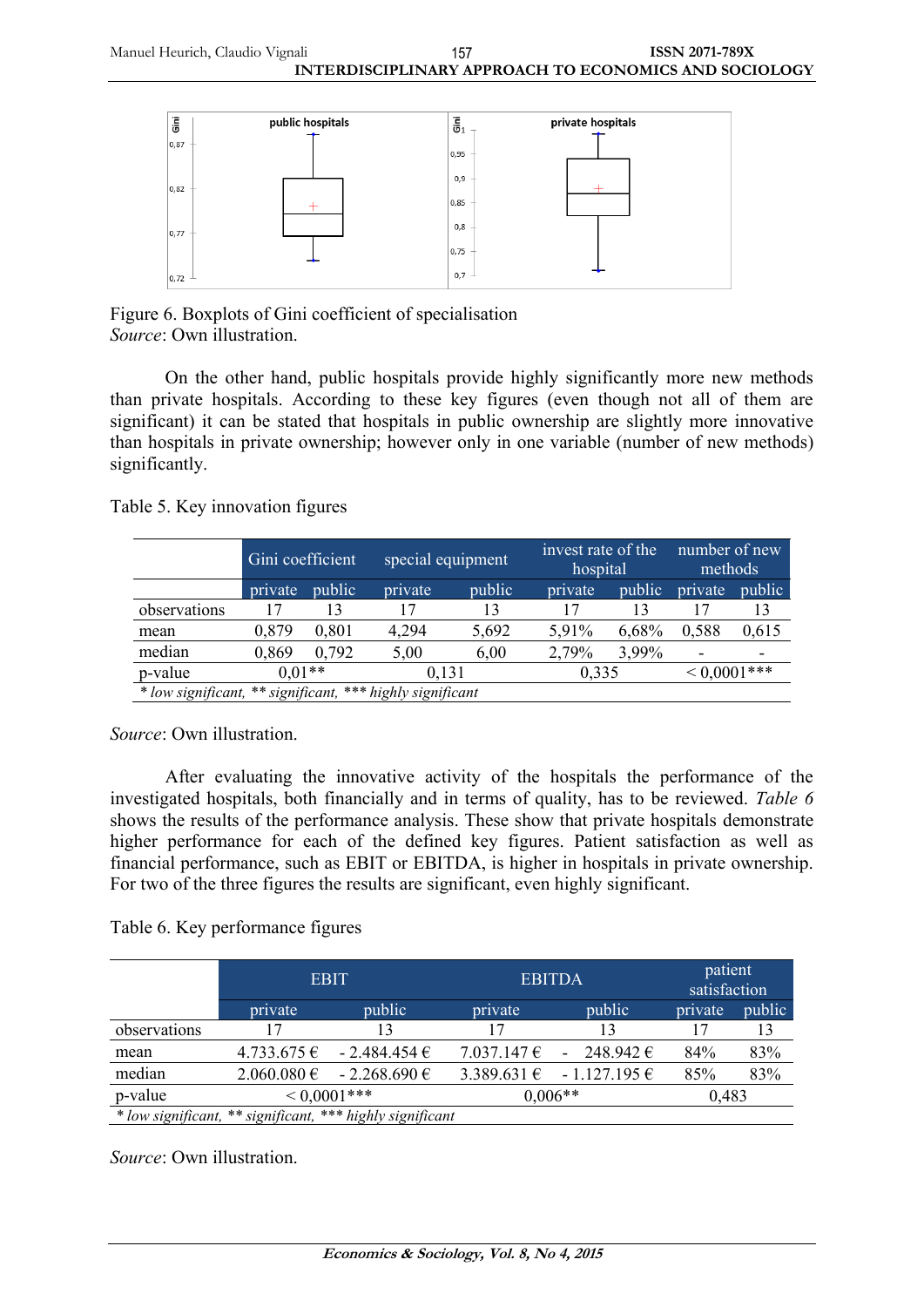| Manuel Heurich, Claudio Vignali | 158 | <b>ISSN 2071-789X</b>                                 |
|---------------------------------|-----|-------------------------------------------------------|
|                                 |     | INTERDISCIPLINARY APPROACH TO ECONOMICS AND SOCIOLOGY |

So far, it can be stated that hospitals in public ownership are more innovative than hospitals in private ownership, whereas private hospitals show significantly higher performance than their public competitors.

#### *3.2. Correlation analysis*

After identifying and comparing the differences in performance and innovation activity the next step is to examine the correlation between innovation activity and performance. The complete results of the correlation analysis can be found in *Appendix 2* and *Appendix 3*. *Appendix 2* shows the correlation matrix, p-values and the coefficient of determination for the variables that were analysed with Pearson's correlation. *Appendix 3* shows the correlation for variables with an ordinal scale level after Spearman.

Summarizing some highlights, it can be said that there is a significant degree of correlation between special equipment and EBITDA both, for private and for public owned hospitals. However, public owned hospitals show a generally poor financial performance in EBIT and EBITDA, hospitals with a high degree of application of special equipment perform better than hospitals with little special equipment. The latter also holds true for private hospitals, which improve their already very good financial performance by using a high amount of special equipment.

Table 7. Correlations after Pearson

|                                                           |        | <b>EBITDA</b> |         | patient satisfaction |          |         |                |
|-----------------------------------------------------------|--------|---------------|---------|----------------------|----------|---------|----------------|
|                                                           |        |               | p-value | $\mathbb{R}^2$       |          | p-value | $\mathbb{R}^2$ |
| Special equipment                                         | privat | $0.495*$      | 0,043   | 0,245                |          |         |                |
|                                                           | public | $0.603*$      | 0,029   | 0,364                |          |         |                |
| Specialization (Gini-                                     | privat | $-0.574*$     | 0,016   | 0,260                | $0,623*$ | 0,008   | 0,388          |
| Coefficient)                                              | public | $-0.679*$     | 0.011   | 0,461                | $0,682*$ | 0,010   | 0,465          |
| * low significant, ** significant, *** highly significant |        |               |         |                      |          |         |                |

*Source*: Own illustration.

Another significant correlation can be found between the level of specialization and patient satisfaction, for private as well as for public hospitals. Therefore, it can be stated that the more specialized a hospital is, the higher the patient satisfaction is. On the other hand there is a significant negative correlation between specialization and EBITDA.

Unfortunately there are no more significant correlations between innovation activity and financial and quality performance than the ones that have been pointed out in *Table 7*. Consequently, it is not possible to provide a clear statement about the impact of innovations on the performance of acute care hospitals, both for public and private hospitals. Further interpretations of these results and possibilities for further research which can follow up on this point are provided in the conclusion.

# **4. Software Development**

# *4.1. Importance of IT, IS and IM for business and science*

In order to provide a wide range of scientists and practitioners with access to the results of this study and to encourage them to carry out further research, an analysing software tool was developed. Software development and the large field of information systems,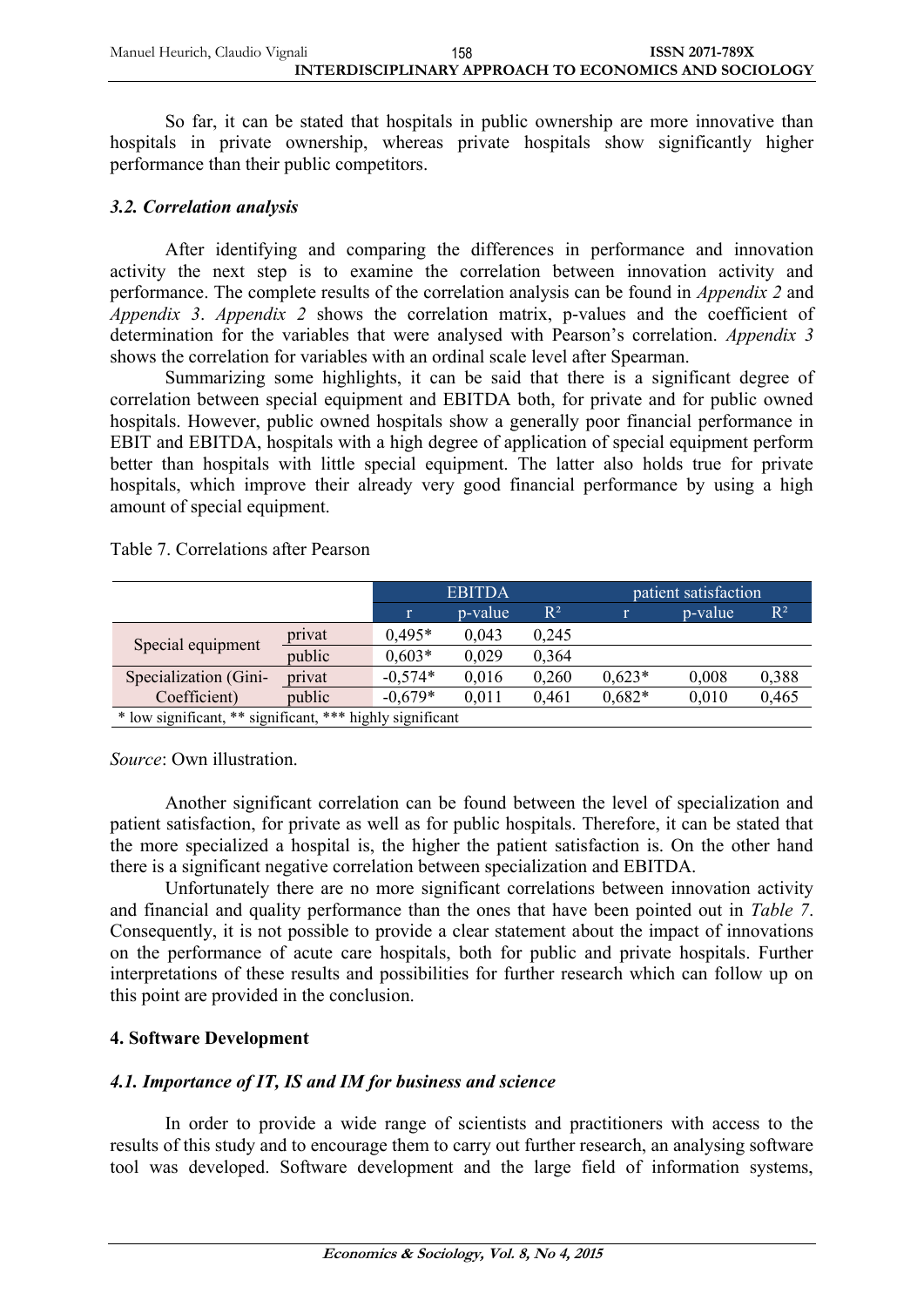| Manuel Heurich, Claudio Vignali | 159 | ISSN 2071-789X                                        |
|---------------------------------|-----|-------------------------------------------------------|
|                                 |     | INTERDISCIPLINARY APPROACH TO ECONOMICS AND SOCIOLOGY |

-technology and -management is very important, but also very complex in theory and practice.

It is important to first define the strategic alignment of the application. To meet the demands of both, scientists, for getting free access for further investigations, and practitioners, who can use the application for their business, it is important to focus on an alignment at the process level of each consumer (Tallon, 2007, p. 227). The importance of IT and Business alignment can also be identified by the evolution of the top management concerns during the last two decades. While in 1980 the main concern was IT strategic planning, top management now focusses on the IT and business alignment (Luftman *et al.*, 2009, p. 152). Not only information systems and information technology are playing an increasingly important role, but the integration of information management (IM) strategy is just as important (Pai, Lee, 2005, p. 149). This applies to both, enterprises as well as science processes, in making the next step towards higher digitalization.

Especially in the field of innovations IT plays an important role. In Harvard Business Review November 2008 Cash, Earl and Morison coined the term DIG (distributed innovation group). "A distributed innovation group (DIG) combines a company's own innovation efforts with the best of external technology to create new business variations" (Cash *et al.*, 2008, p. 92). In applying these ideas to the scientific field instead of companies it can be said that a web based software as developed in this study is important for both, scientists, for investigating the interaction of innovation and performance of hospitals, and companies, for evaluating their business and for finding inspirations for possible strategies.

#### *4.2. Software architecture and development process*

In order to create the basis for the application it was necessary to build a database with the relevant information of the hospitals. Because the information was acquired from different data sources the extract, transform and load (ETL) process was used. This process is applied to integrate data from different sources into a single form of data (Inmon, Linstedt, 2014, p. 104). The Pentaho Data Integration (a graphical ETL-Tool) was used to complete this step.

Further information about the software architecture, the development process, the procedure of data collection and data matching process can be viewed online (www.bindocanalytics.de). The application can also been viewed online to get an impression about the functionality, design and usability.

#### **Conclusion**

Investigating the impact of innovations on the performance of hospitals and developing a software tool to make the results accessible to a wide range of scientists and practitioners were the two objectives of this study.

After confirming that the built sample of public and private owned hospitals was suitable for comparing the two types of hospitals against each other the investigation started with a comparison of innovative and performance key figures. The first finding was a significantly higher performance of private hospitals in the financial key figures as well as a higher performance in patient satisfaction. The results for the innovative key figures were not as clear as the financial ones, but can be summarized as showing slightly higher performance among public hospitals, however most of them not at statistically significant levels.

Afterwards correlations between the innovative activity and the performance key figures were investigated to find out whether there is an impact of innovations on the performance of hospitals. On the one hand some significant correlation between innovations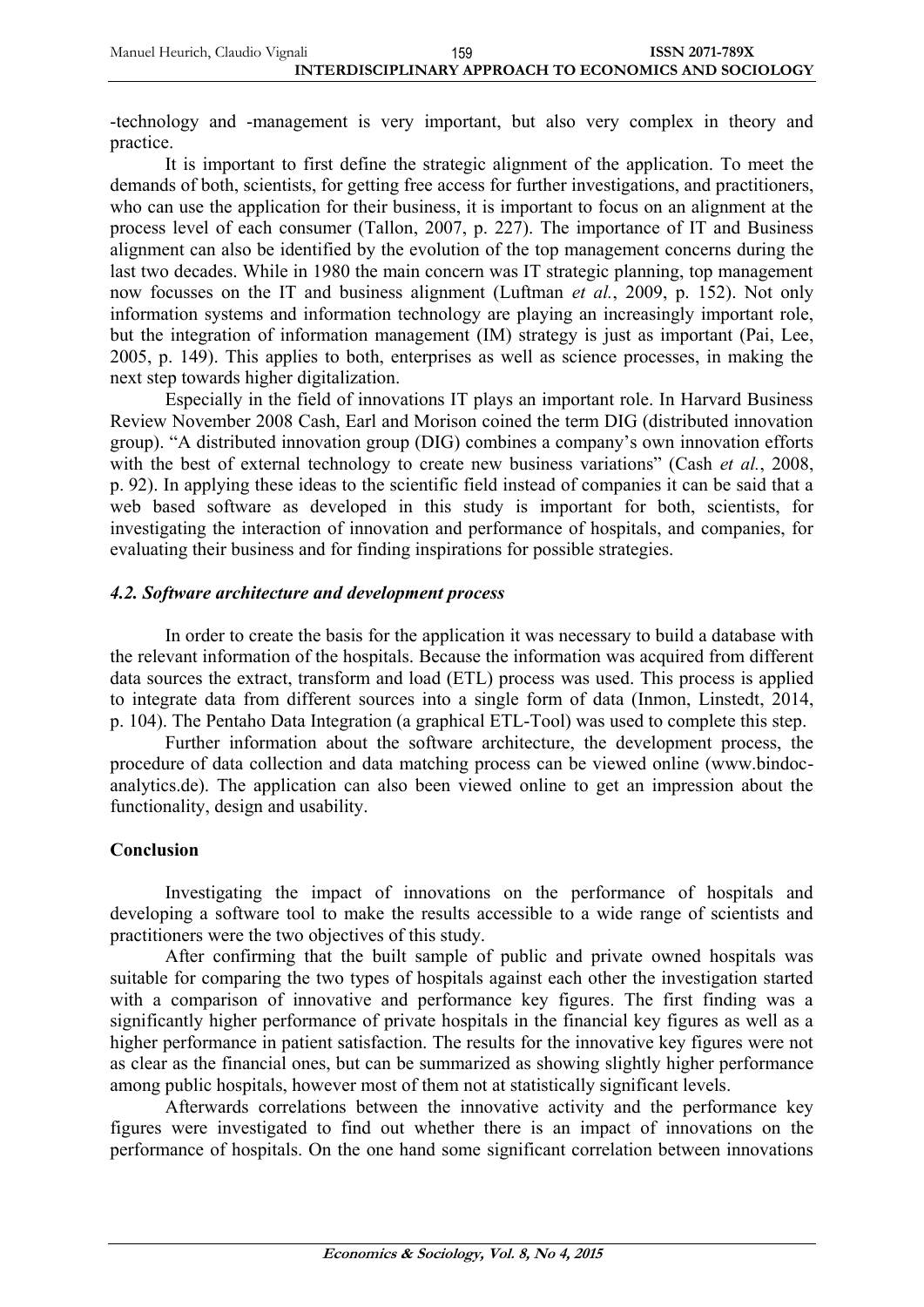| Manuel Heurich, Claudio Vignali | 160 | <b>ISSN 2071-789X</b>                                 |
|---------------------------------|-----|-------------------------------------------------------|
|                                 |     | INTERDISCIPLINARY APPROACH TO ECONOMICS AND SOCIOLOGY |

and performance was identified, but on the other hand not all indicators suggest that the performance is positively influenced by innovations.

In view of the known fact that innovations definitely has a positive influence on the performance of enterprises, at least in competitive markets, the results of the study have to be interpreted as follows:

First it has to be affirmed that there is a need for further research. In particular, further research should take the existing key figures and expand them in order to obtain more information about the influence of innovations on performance. For example, at the process level such parameters as the use of electronic patient records, process flows and so forth can be investigated. Furthermore, follow-up research should also investigate whether there are enough incentives for hospitals to be innovative or whether regulation has to be changed. In a cost-based reimbursement system as it currently exists in the German hospital market cost effectiveness, efficiency and the quantity of service represents the given incentive for the hospitals. There might be too little incentive for hospitals to be innovative not only in terms of process innovation, but also in creating new products, methods or services. As is shown in *Figure 2* the time that passes from the creation of new products, methods or services until these innovations are accepted by the health insurances and the Institute for Hospital Reimbursement (InEK) can be long and may be too long time. This aspect should be investigated when doing further research based on the findings in this paper.

The development of the software should help researchers as well as practitioners in doing their daily work. The innovation key figures which can be evaluated in different ways should only represent the beginning with many more key figures in different relevant fields for hospitals, such as value-based key figures, performance indicators, quality key figures, process key figures and so forth to follow. The software, which is intuitive to handle, is definitely able to simplify practitioners´ everyday business life.

The next development stage of the software will be an addition tool for scientists to give them the opportunity to not only evaluate key figures, but to put their own databases into the cloud and have them analyzed.

#### **References**

- Augurzky, B. (2013), *Krankenhaus Rating Report 2013 – Krankenhausversorgung zwischen Euro-Krise und Schuldenbremse*, medhochzwei Verlag, Heidelberg.
- Basu, S., Hassenplug, J. (2012), Patient Access to Medical Devices A Comparison of U.S. and European Review Processes, *The New England Journal of Medicine*, Vol. 367, No. 6, 485 ff.
- Bryman, A. and Bell, E. (2011), *Business research Methods* (Third edition), New York, Oxford University Press.
- Cash, J., Earl, M., Morison, R. (2008), Teaming Up to Crack Innovation and Enterprise Integration, *Harvard Business Review*, Nov., pp. 90-100.
- Deming, Edwards W. (1990), *Deming – Sampel Design in Business Research*, Wiley Classics Library, John Wiley & Sons, Inc., Hoboken.
- Eiff, W. (2000), *Der Krankenhaus Betriebsvergleich: Controlling-Instrumente fur das Krankenhaus-Management*, Neuwied, Luchterhand Verlag.
- Fueglistaller, U., Müller, C., Volery, T. (2008), *Entrepreneurship: Modelle- Umsetzung-Perspektiven, 2. Edition*, GWV Fachverlag GmbH, Wiesbaden.
- Hollingsworth, B. (2003), Non-parametric and parametric applications measuring efficiency in health care, *Health Care Management Science*, Vol. 6, pp. 203-218.
- Inmon, W., Linstedt, D. (2014), *Data Architecture: A Primer for the Data Scientist*, Elsevier LTD, Oxford.